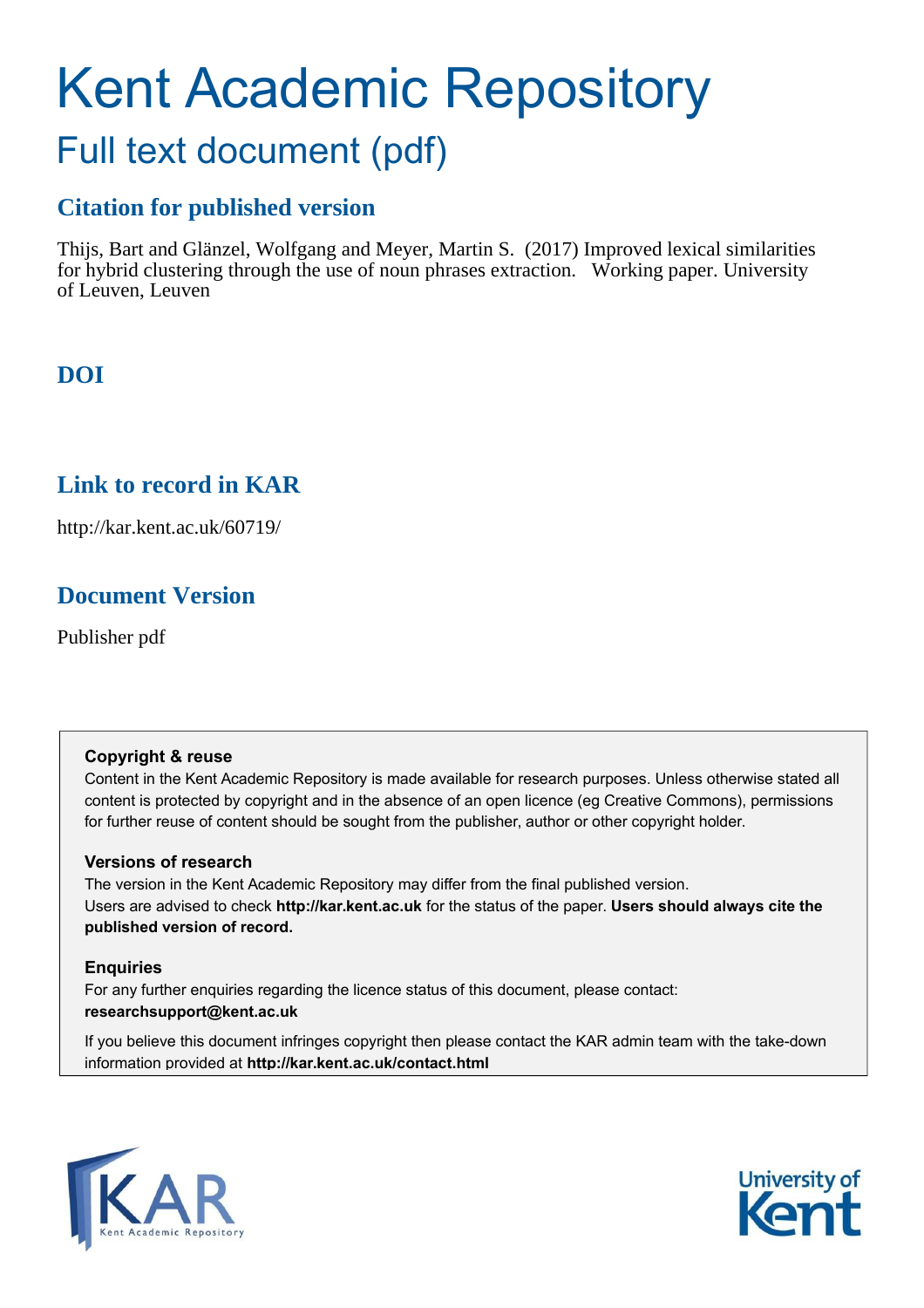

FACULTY OF ECONOMICS<br>AND BUSINESS

# **Improved lexical similarities for hybrid clustering through the use of noun phrases extraction**

# **Bart Thijs, Wolfgang Glänzel and Martin Meyer**

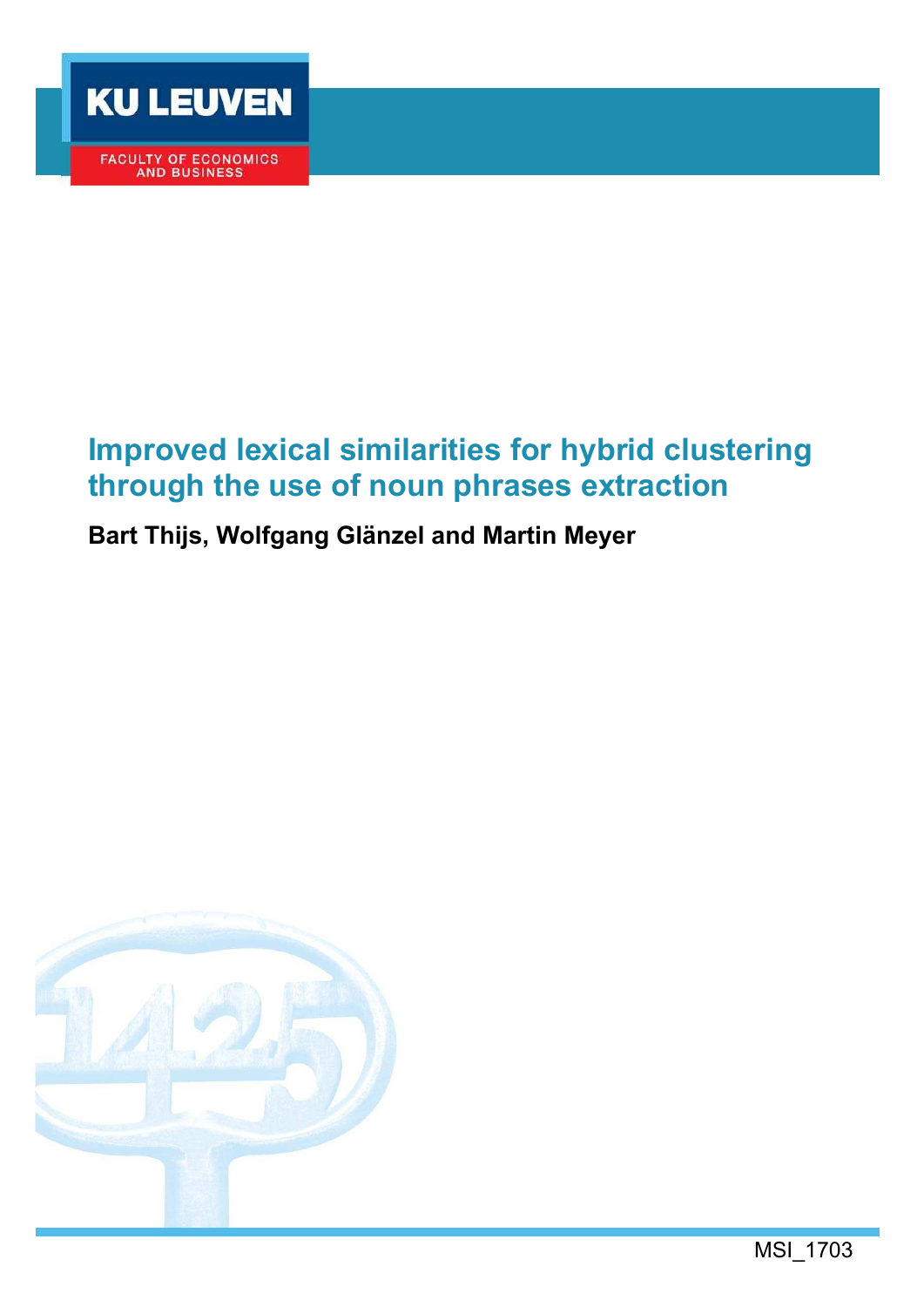### Improved lexical similarities for hybrid clustering through the use of noun phrases extraction

Bart Thijs<sup>1</sup>, Wolfgang Glänzel<sup>2</sup>, and Martin Meyer<sup>3</sup>

<sup>1</sup> bart.thijs@kuleuven.be KU Leuven, FEB, ECOOM, Leuven (Belgium)

2 wolfgang.glanzel@kuleuven.be KU Leuven, ECOOM and Dept. MSI, Leuven (Belgium) Library of the Hungarian Academy of Sciences, Dept. Science Policy & Scientometrics, Budapest (Hungary)

> 3 m.s.meyer@kent.ac.uk Kent Business School, University of Kent, Canterbury(UK) KU Leuven, ECOOM and Dept. MSI, Leuven (Belgium) SC-Research, University of Vaasa, Lapua, (Finland)

#### **Abstract**

Clustering of hybrid document networks combining citation based links with lexical similarities suffered for a long time from the different properties of these underlying networks. In this paper we evaluate different processing options of noun phrases extracted from abstracts using natural language processing to improve the measurement of the lexical component. Term shingles of different length are created from each of the extracted noun phrases. We discuss twenty different extraction-shingling scenarios and compare their results. Some scenarios show no improvement compared with the previously used single term lexical approach used so far. But when all single term shingles are removed from the dataset the lexical network has properties which are comparable with those from a bibliographic coupling based network. Next, hybrid networks are built based on weighted combination of the two types of similarities with seven different weights. We demonstrate that removing all single term shingles provides the best results at the level of computational feasibility, comparability with bibliographic coupling and also in a community detection application.

#### **Introduction**

For a long time scientometrians have been using the combination of textual analyses with citation based links for many different applications. In 1991, Braam et al. (1991a & b) suggested the use of co-citation in combination with word-profiles which are indexing terms and classification codes for a mapping of science. In the same year, Callon et al. (1991) demonstrated how co-word analysis can be used for studying academic and technological research. Later, Noyons and Van Raan (1994) constructed geometrically organized maps based on co-occurrence of keywords in patents and publications to illustrate possible links between science and technology. In the same year Zitt and Bassecoulard (1994) used lexical and cocitation analysis for trend detection and analysis. In 2005, Glenisson et al. (2005a and 2005b) started using full text instead of the rather limited set of keywords originating from subject heading, titles or abstracts and they could compare the performance of the full text approach with the combined approach with title/abstract and reference-based text analysis. The application of bibliometric indicators allowed to fine-tune the clusters found after full text mining.

Processing these full texts introduced new problems that were less likely to occur with keyword based approaches. Stemming was required to reduce the English words to their stem (the Porter stemmer was used for this purpose, see Porter, 1980). The dimensionality of the representation of documents in a vector space grew and Singular Value Decomposition had to be introduced to reduce this dimensionality. Glenisson encountered the disadvantage of the single term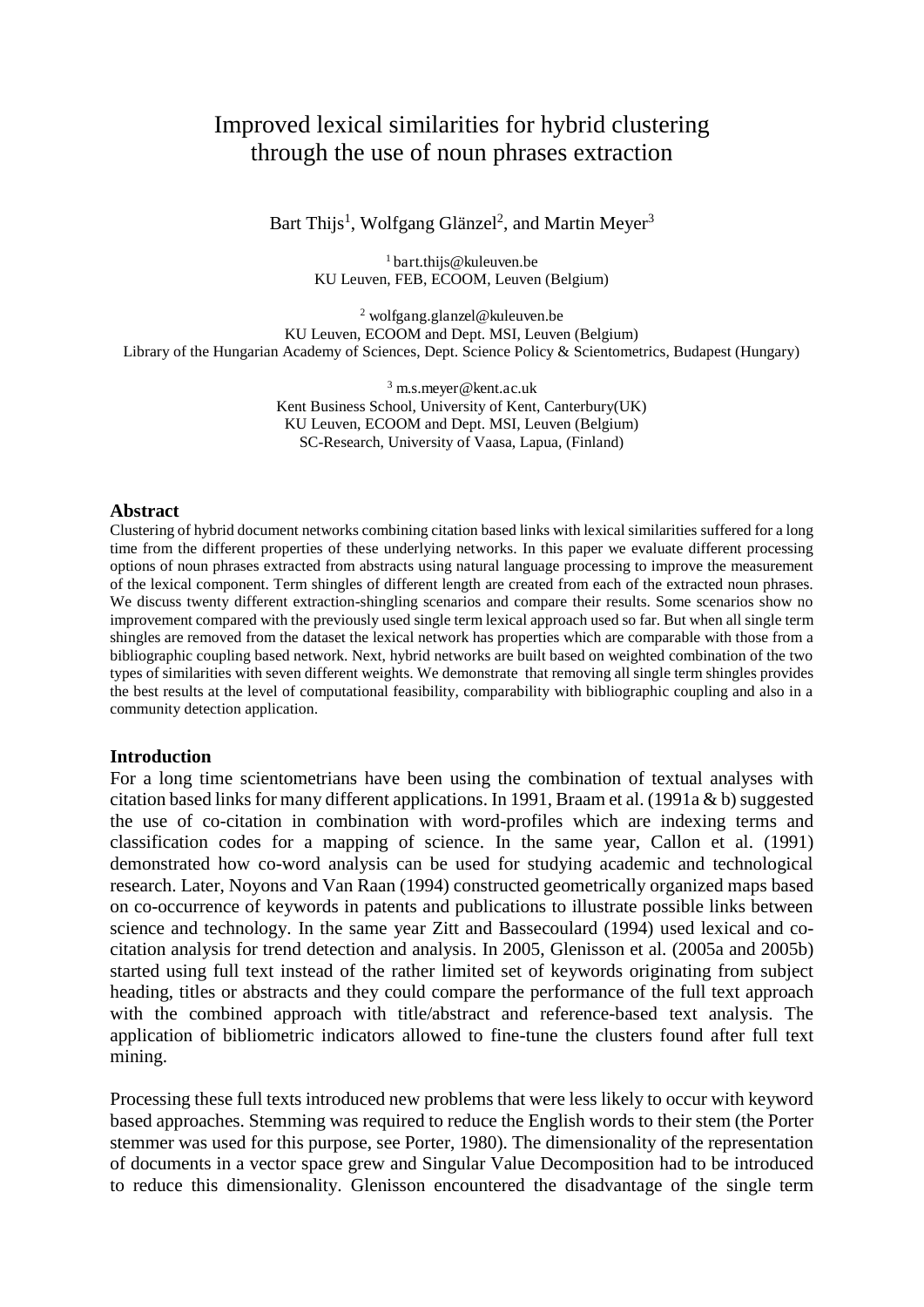approach and used the Dunning likelihood ratio test (Dunning 1993; Manning & Schütze, 2000) to identify common bigrams. For this test the occurrence of each pair has to be calculated together with the frequency of each term appearing separately. The bigrams with the highest score are retained. The risk of this procedure is that pairs that are less frequent or that appear in a few variations are not selected. Also the selection of a bigram in a paper might change when additional documents are added to the dataset. It is clear that the introduction of full text analysis increased processing complexity.

Janssens (2005) introduced a true integrated approach where he combines the distance based on bibliometric features with a text-based distance using the following scheme:

 $D^{INTEGR} = \lambda D^{TEXT} + (1-\lambda)D^{BIBL}$ 

While introducing this simple weighted linear combination, he immediately listed some issues that need to be solved. One of these is the different distributional characteristics of the combined similarities and another is the choice of the weighting parameter which is set manually and is quite arbitrary. In this 2005 paper the authors use a Silhouette Value per Cluster as introduced by Jain and Dubes (1988) as an estimator for  $λ$ . Later Janssens et al. (2008) warned against the combination based on simple vector concatenation and linear combinations of similarity measures because of the completely different structures of the underlying vector spaces and they proposed a combination based on Fisher's inverse Chi-Square. They also showed that this method outperforms hitherto applied methods. Each similarity is converted into their corresponding p-value based on a cumulative distribution function of the similarities in a completely randomized dataset. This method solves the issue of different distributions drastically but it introduces an even more complex calculation scheme. Glanzel & Thijs (2012) take a more pragmatic approach and exploit the fact that both similarities can be expressed as cosines in a vector space model and introduce a hybrid similarity as the cosine of the weighted linear combination of the underlying angles of each of the cosine similarities.

None of solutions proposed in the literature were so far able to eliminate or at least to considerably reduce the effect of different distributions in each of the two components without excessive computational requirements.

In this paper we introduce the use of noun phrase extracted by the application of Natural Language Processing (NLP) and we investigate different options that can be taken while using syntactical parsing and the effects of these choices on the lexical similarities and the properties of networks based on these similarities. The rationale here is that as we are using the text mining to map documents in order to identify clusters of fields or emerging topics we have to limit the textual information that we use to those elements in texts (or - more formally - those parts of speech) that actually contain the topics. Nouns or noun phrases are used as subjects, objects, predicative expressions or prepositions in sentences. Syntactic parsing as one of the applications within NLP will be used to extract the noun phrases from the abstracts; other categories, such as verbs, adjectives or adpositional phrases will be neglected. However, the selected noun phrase might contain an embedded phrase of these other types or even other embedded noun phrases. In what follows we first describe the data set that is used for the development of the methodology. Then, a short introduction to NLP is given, however, we refer to existing literature on this topic for an in-depth discussion.

#### **Data source and data processing**

A set of 6144 publications on 'Information Systems' is used in this study. We selected information systems as a field of study because it is a subject which "draws from various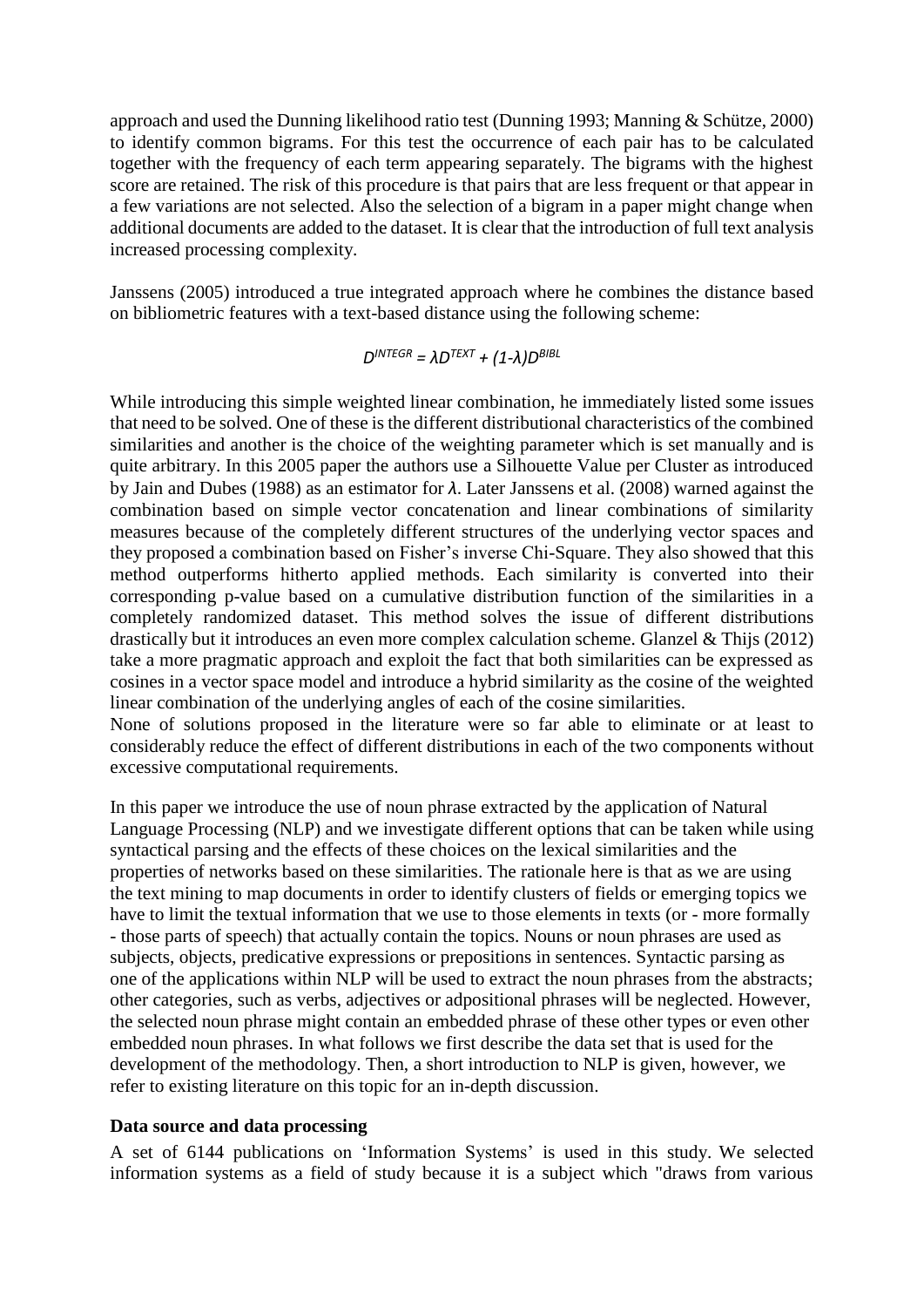reference disciplines, such as computer science, management, organisation studies, marketing, accounting, finance, economics, social psychology, sociology etc." (Cecez-Kecmanovic, 2002, 1699). While it "is not a young field of academic endeavo[u]r as it can look back at several decades of IS research" (Boell, 2012, 1), it can be viewed as an emerging discipline that still integrates knowledge from other reference disciplines (e.g. Currie and Galliers, 1999; Cecez-Kecmanovic, 2002). This makes it a fertile empirical setting for our analysis. This data set is retrieved from the Social Sciences Citation Index by using a custom developed search strategy focusing on 'Management Information System', 'Geographical Information System', 'Decision Support System' or 'Transaction Processing System' (Meyer et al., 2013). Publications from 1991 up to 2012 with document type Article, Letter, Note or Review are selected.

For the lexical component, the title and the abstract of the papers are processed by both Lucene (version 4.0) and the Stanford Parser. Terms used in the older single term based approach were retrieved by the next pre-processing steps: title and abstracts are merged and converted to lower case. Then, this data is tokenized by punctuation and white spaces. Stop words are removed through a custom built stop word list and remaining terms were stemmed by the Snowball Stemmer available in Lucene which is an extended version of the original Porter Stemmer (Porter, 1980). All terms that occur in only one document are removed. A term-by-document matrix is constructed in a vector space model with term frequency-inverse document frequency weightings (TF-IDF). Salton's cosine measure is used as similarity measure between documents (Salton & McGill, 1986).

#### Noun phrase extraction

For the extraction of noun-phrases we rely on the Stanford Parser, a Java package which has been developed and distributed by the Stanford Natural Language Processing Group. In short, this parser returns the grammatical structure of sentences based on probabilistic language models. In this study we use the PCFG-parser version 2.0.5 (Klein & Manning, 2003). The format of the output of the parser is a syntactic tree which describes the grammatical relations between words in a sentence (de Marneffe & Manning, 2008a, 2008b). In the output, nouns are tagged with NN or NNS (for plurals), noun phrases with NP. For detailed information on the parsing procedures and the resulting syntactic tree we refer to their website: [http://nlp.stanford.edu.](http://nlp.stanford.edu/)

Prior to the parsing, the DocumentPreprocessor, a Java Class provided in the Stanford Parser package, is used to extract separate sentences from the abstracts. Each sentence is numbered for retrieval purposes afterwards. Next, each sentence is parsed and each resulting noun phrase is numbered sequentially. Table 1 presents the output of the parsing of one sentence for one of the selected papers. We have added the labels.

Results of the study show that information systems downsizing may produce benefits such as improved information systems, improved organizational structure, higher productivity, and lower cost.

| Label | <b>Result of the Stanford Parser</b> |
|-------|--------------------------------------|
|       | (ROOT                                |
|       | 5                                    |
| A     | (NP                                  |
| Al    | (NP (NNS Results))                   |
|       | (PP (IN of))                         |

**Table 1. Syntactic tree as a result of parsing the example sentence.**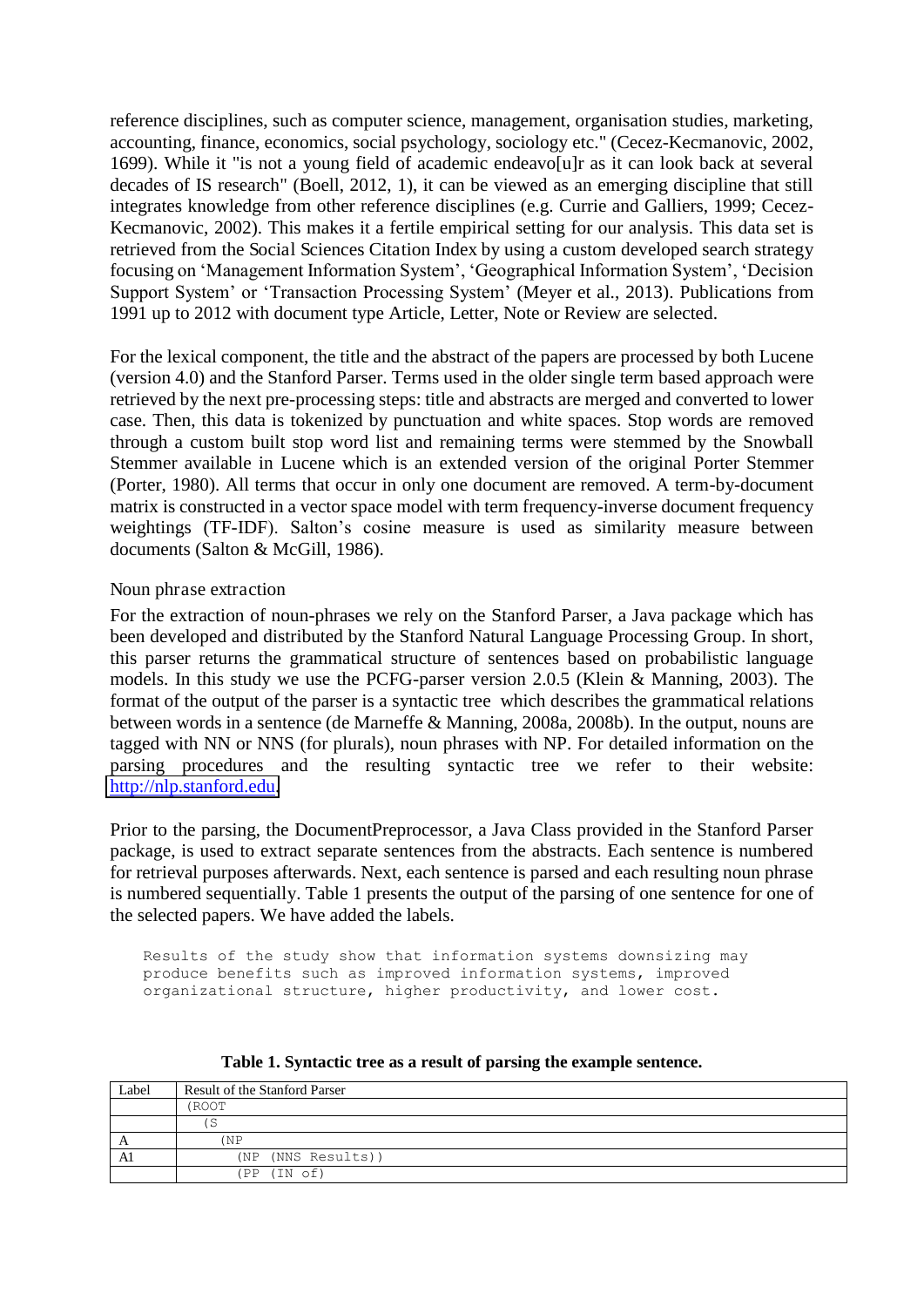| A2             | (DT the)<br>$(NN$ study $))$ )<br>(NP                      |
|----------------|------------------------------------------------------------|
|                | (VBP show)<br>(VP                                          |
|                | (IN that)<br>(SBAR                                         |
|                | (S)                                                        |
| B              | (NN information) (NNS systems) (NN downsizing))<br>(NP)    |
|                | (VP<br>$(MD$ may)                                          |
|                | (VB produce)<br>(VP                                        |
| $\mathsf{C}$   | (NP)                                                       |
| C <sub>1</sub> | (NNS benefits))<br>(NP)                                    |
|                | (IN as)<br>(PP<br>(JJ such)                                |
| C <sub>2</sub> | (NP)                                                       |
| C2a            | (VBN improved) (NN information)<br>(NNS systems))<br>(NP)  |
|                | (r, r)                                                     |
| C2b            | (VBN improved) (JJ organizational) (NN structure))<br>(NP) |
|                | (r, r)                                                     |
| C2c            | (NN productivity))<br>(JJR higher)<br>(NP)                 |
|                | (r, r)                                                     |
|                | (CC and)                                                   |
| C2d            | $(NN \cos t))))))))))$<br>(NP)<br>(JJR lower)              |

There are several additional choices to be made for the processing and extraction of the noun phrases. It is the objective of this paper to study the consequences of these options. Each option or scenario is tagged differently.

For the retrieval of noun phrases from the parsed sentence, we have two options: Complete noun phrases (NP) can be selected or only leaf noun phrases in which no further noun phrases are embedded. Noun phrase  $A$  (Result of the study) in the example is such a complete noun phrase. But A1 is a leaf noun phrase, it has no embedded NPs anymore. Analogously C, C1, C2, C2a, C2b, C2c and C2d are complete noun phrases while only C1, C2a, C2b C2c and C2d have no embedded NP. In this paper we will use the tag 'NP' to denote complete noun phrases and NPwoNP for noun phrases without embedded noun phrases.

Next, the Snowball stemmer is applied on all terms in a noun phrase and stop words are removed. The stemmed terms within a single phrase are then used to create term-shingles. A term shingle is a set of subsequent terms. The length of these shingles can vary between 1 and the number of terms in the phrase which is the maximum. Table 2 presents the shingles that can be identified for noun phrases A1 and B in the example. The number of terms in the phrases are 1 and 3 and that is also the length of the longest possible shingle in this phrase.

| <b>Noun Phrase</b>                | Code      | <b>Shingle</b>                 | Length        |
|-----------------------------------|-----------|--------------------------------|---------------|
| A1: Results                       |           |                                |               |
|                                   | Ala       | Results                        |               |
| B: Information Systems Downsizing |           |                                |               |
|                                   | Ba        | Information                    |               |
|                                   | Bb        | Systems                        |               |
|                                   | Bc        | Downsizing                     |               |
|                                   | <b>Bd</b> | Information Systems            | ◠             |
|                                   | Be        | Systems Downsizing             |               |
|                                   | Bf        | Information Systems Downsizing | $\mathcal{R}$ |

**Table 2. All possible shingles extracted from noun phrases A1 and B** 

For the selection of shingles we identified five different possibilities with different criteria based on the number of terms in the noun phrase and on the length of the shingle. Each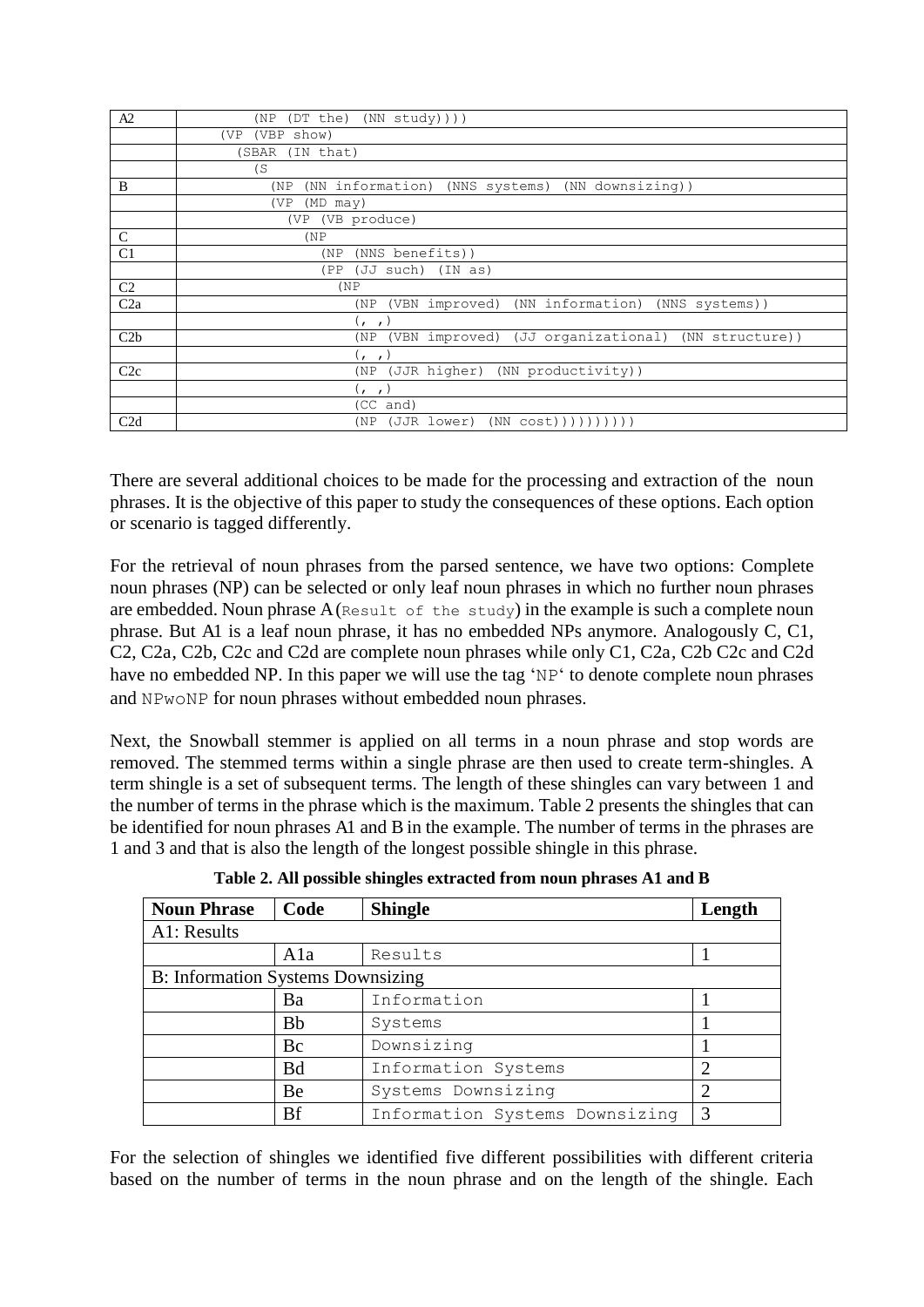possibility is labelled by an appropriate tag. Table 3 lists these five tags together with the criteria and their application on noun phrases A1 and B from the example.

| Tag              | Criteria                                    | A1     | В           |
|------------------|---------------------------------------------|--------|-------------|
| (none)           | All possible shingles are included          | Ala    | Ba, Bb, Bc, |
|                  |                                             |        | Bd, Be, Bf  |
| Lm               | Only shingles with a length equal to the    | A1a    | Bf          |
|                  | longest possible shingle are selected.      |        |             |
|                  | $length = maximum.$                         |        |             |
| lm <sub>11</sub> | Only shingles with a length equal to 1 or   | A1a    | Ba, Bb, Bc, |
|                  | shingles with a length equal to the         |        | Bf          |
|                  | maximum are selected                        |        |             |
| 1 > 1            | Only shingles with length higher than 1 are | (none) | Bd, Be, Bf  |
|                  | selected                                    |        |             |
| $m1$ $1>1$       | Only shingles with length higher than 1 or  | A1a    | Bd, Be, Bf  |
|                  | shingles from single term noun phrases are  |        |             |
|                  | selected.                                   |        |             |

**Table 3. Five different selections of possible shingles extracted from noun phrases A1 and B** 

Next, Shingles can be recorded with the constituent words in the given order or the included terms can be sorted alphabetically. In our data set we found both following phrases 'information management system' and 'management information system'. Papers using these different versions of the same concept would not be linked to each other. As mentioned in the introduction a bi-gram detection method like the Dunning likelikehood ratio test would not be able to detect these variation. For each selected shingle, a alphabetically ordered version is created, the tags for the sorted scenarios get the suffix 'o'.

The combination of these five possible selection criteria with the options for the type of noun phrase and the possible sorting creates twenty different scenarios for the creation of a phrase by document matrix. This matrix contains only phrases or shingles that occur in more than one document and the weighting is a slightly modified TF-IDF version where the term frequency is equal to the number of sentences in which the phrase or shingle appears and IDF refers to the inverse of the number of distinct documents in which a shingle appears. Salton's cosine is calculated to express the similarity between documents. As a result we have for each document pair up to twenty different similarities based on the different scenarios in this NLP approach.

#### Bibliographic Coupling

For the citation component we calculate a bibliographic coupling cosine similarity based on the unique reference codes that Thomson-Reuters provides in its custom dataset. These codes are assigned to references in indexed papers and allow identification of common references between indexed documents without the requirement that also the cited document is indexed. This choice improves the application of bibliographic coupling in those fields where many cited documents are not indexed.

#### Hybrid Approach

The two components lexical and bibliographic coupling are combined by calculating a hybrid similarity as the cosine of the weighted linear combination of the underlying angles of each of the cosine similarities.

$$
r = \cos(\lambda \cdot \arccos(\eta) + (1 - \lambda) \cdot \arccos(\xi)), \quad \lambda \in [0, 1],
$$
 (1)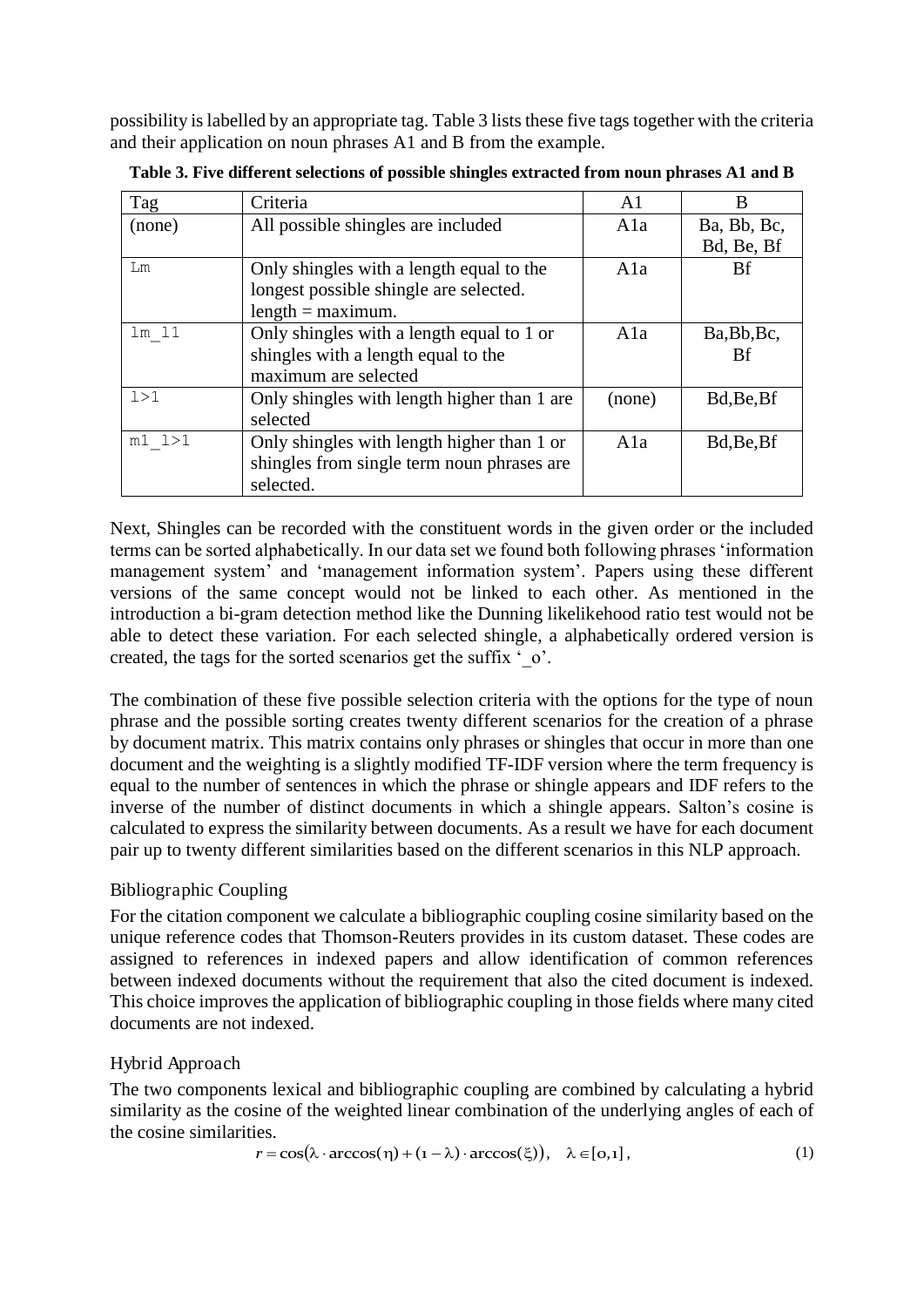where  $\eta$  is the similarity defined on bibliographic coupling and  $\xi$  the textual similarity. The  $\lambda$ parameter defines the convex combination,  $arccos(\eta)$  and  $arccos(\xi)$ , respectively, denote the two underlying angles (Glänzel & Thijs, 2012). For document pairs where one of the similarities is missing arccos(0) is uses as the underlying angle of this component. Document pairs where both similarities are missing are discarded. The effect of 7 different values of the  $\lambda$  parameter (0.125, 0.25, 0.33, 0.5, 0.66, 0.75 and 0.875) for combining the link-based similarity with the bestNLP based lexical component will be tested.

#### Clustering

Clustering of the data is done by the Pajek 'Single Refinement' implementation (Batagelj & Mrvar, 2003) of the Louvain method for community detection (Blondel et al., 2008). Prior to this clustering all singletons are removed from the network. The resolution parameter is set to 1 and five random restarts are requested. We report the number of clusters and the modularity of the clustering of each of the twenty nine networks that are created in data preparation (1 Single Term, 1 bibliographic coupling, 20 NLP versions and 7 hybrid networks).

#### **Results**

As a kind of benchmark, the results of the single term and the bibliographic coupling network are presented in Table 4. This table illustrates the problem of different distributional characteristics already mentioned by Janssens (2005). The bibliographic coupling network is very sparse with a density of only 6.6%. The Single term network is nearly complete with a density of 97.5% and average degree close to the number of nodes in the network (5991.8 vs. 6144). In the bibliographic coupling network 392 documents are singletons without any link with other documents, in the single term network there are only 3. These singletons are removed for the calculation of the weighted degree and the clustering.

#### **Table 4. Network properties and clustering results for single term and bibliographic coupling networks**

|         |         | Average |        |         | <b>Weighted Degree</b> |       | <b>Community Detection</b> |      |     |
|---------|---------|---------|--------|---------|------------------------|-------|----------------------------|------|-----|
|         | Density | Degree  | Single | Average | Med.                   | Max.  | NС                         | Mod. | <10 |
| BibC    | 6.6%    | 403.6   | 392    | 14.6    | 10.7                   | 94.6  | 16                         | 0.35 | 8   |
| SingleT | 97.5%   | 5991.8  |        | 217.2   | 219.0                  | 392.5 |                            | 0.04 |     |

[Data sourced from Thomson Reuters Web of Knowledge]

The comparison of the weighted degree distribution (see Figure 1) proves once more the different nature of both networks.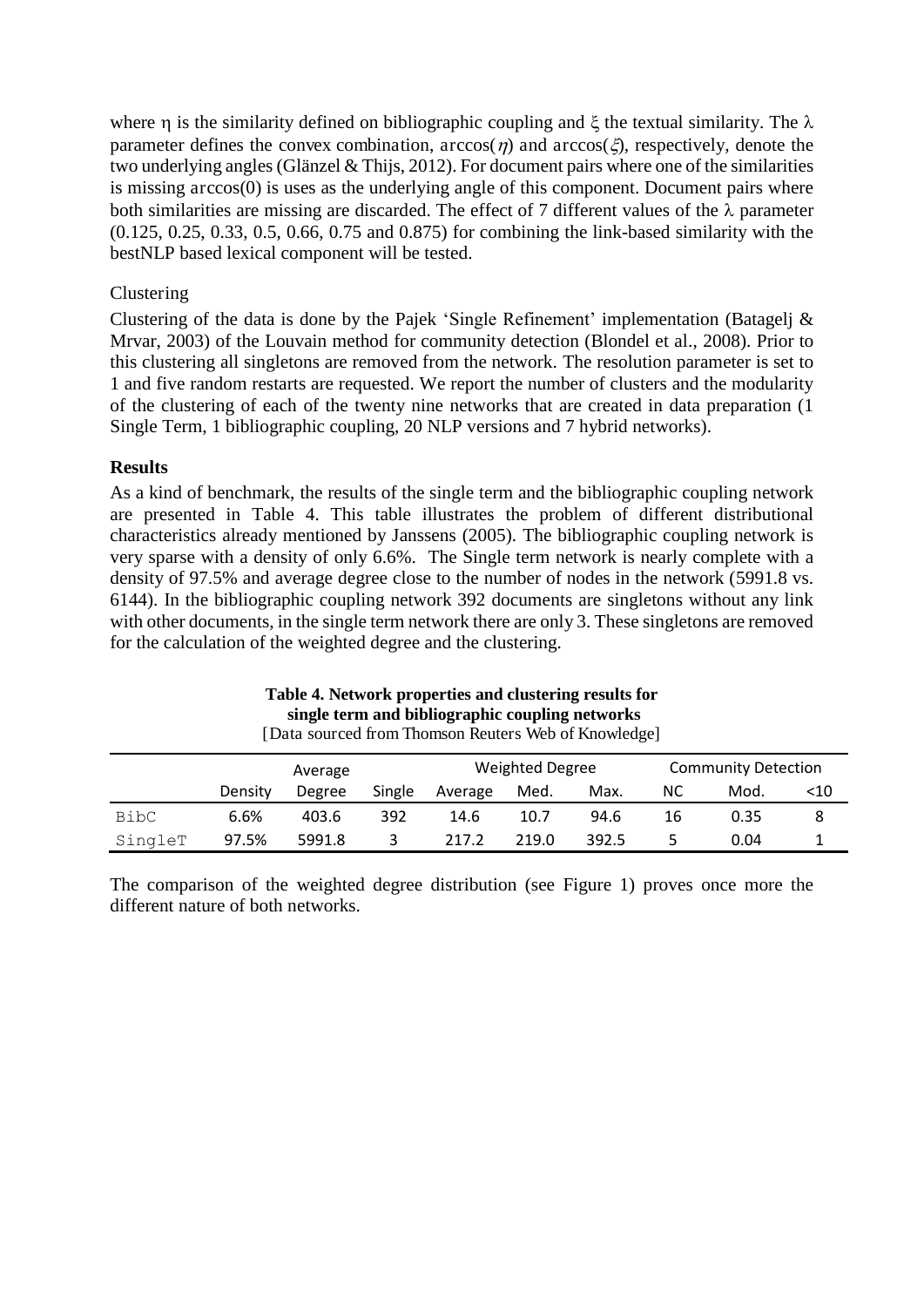

**Figure 1. Distribution of weighted degree for the Bibliographic Coupling (BC) and the Single Term (ST) network.** 

[Data sourced from Thomson Reuters Web of Knowledge]

Consequently, also substantial differences in the results from the Louvain clustering are observed. In the BibC network, 16 clusters are found with a modularity of 0.35. However, eight small clusters with less than 10 documents are present. The modularity of the clustering of the SingleT network is extremely low, only 0.04 which means that despite the four large clusters, it is not possible to detect clear distinct topics in this network.

Another problem arises from the near completeness of the Singe Term network. The number of possible undirected links between documents grows quadratic with the number of nodes in a network and is given by the formula  $\frac{n(n-1)}{2}$ 態 where n denotes the number of documents. With this dataset of 6144 documents we already have 18.4 million lexical links. Using this approach comes with computational challenges for large datasets.

#### Comparing NLP scenarios

Next we compare the twenty NLP-based scenarios and their networks in Table 5. Due to the fact that in the complete NP approach the length of the noun phrases is higher than in the approach without embedded NPs, the files after parsing for NP contained many more lines and were about 50% larger in size. This is especially the case when comparing the two options without any restriction on length of the retrieved shingles. Ordering the phrases has no effect on number of returned lines or file size. For each scenario we calculated the total number of unique phrases found in the document set, the average number of unique phrases per document and the highest number of phrases in any document. After the construction of networks, also density and average degree are calculated. As we have the number of unique phrases and average number of phrases per document we could compute a density in a complete random network. In such a random network a number of phrases equal to the observed average number of phrases is assigned to each document. Possible links between documents can then be calculated and subsequently also the density in this completely random network. We used this formula to approximate the random density:

$$
1 - \left(1 - \frac{C(u,a) - C(u-1,a)}{C(u,a)}\right)^a \tag{2}
$$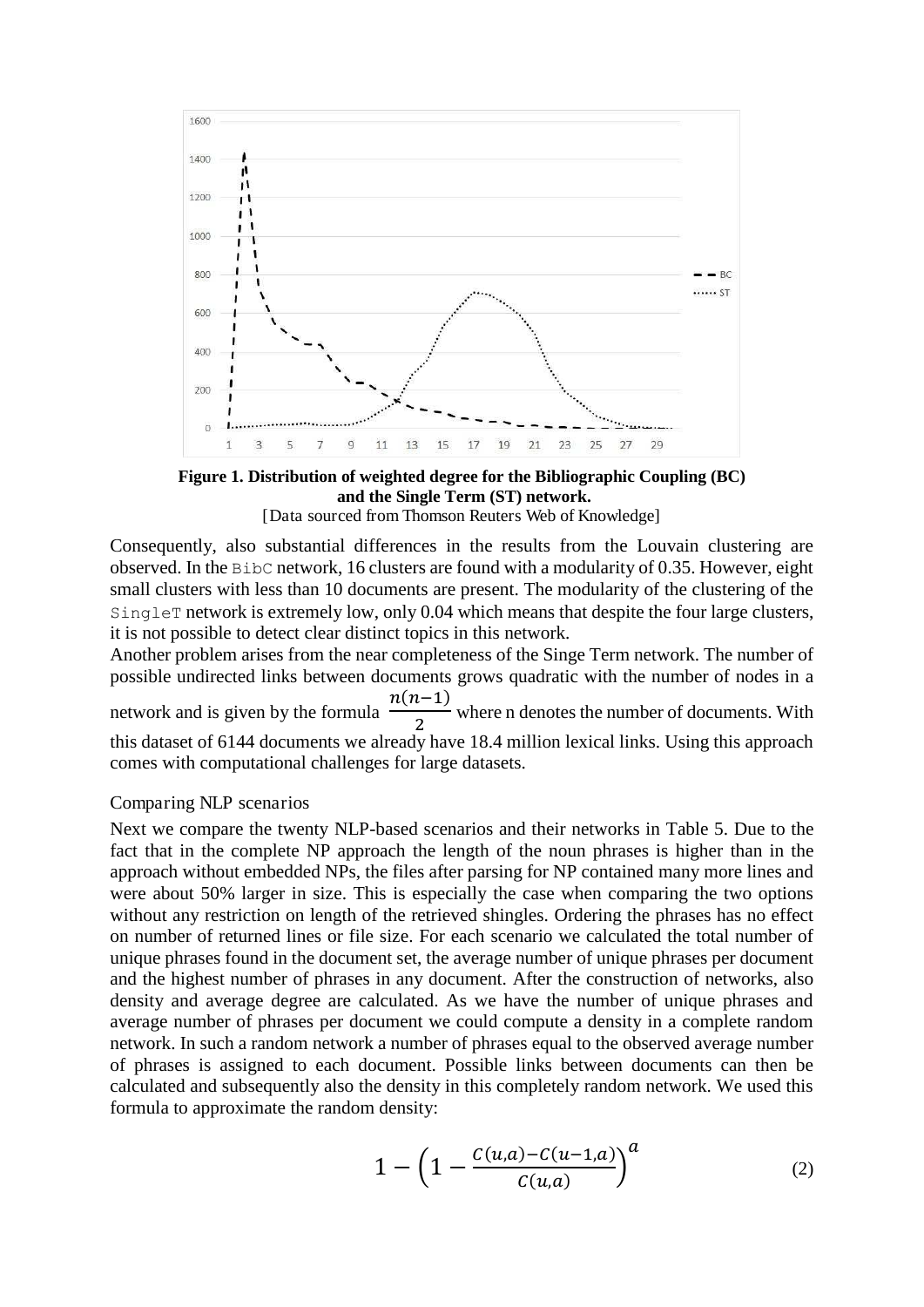where u denotes the total number of unique phrases, a the average number of phrases and  $C(u,a)$ denotes the number of combinations of set u with a elements. This random density provides us with a reference value for gauging the added information in the observed network. Table 5 reports this random density together with the ratio between the observed and the random density.

Several observations can already be made from the results presented in Table 5. The selection of type of noun phrase has an influence on the set of unique phrases and on the average and maximum number of phrases in the documents. As also observed with the file sizes, processing the complete noun phrases generates more data but when looking at the degree and density we don't see a large differences in network properties. When we apply sorting of the terms inside the phrases we detect a slight increase in the number of phrases that are included. Some of these sorted phrases are not excluded anymore as they appear on more than one paper. We find only very small differences in average degree and density between sorted and unsorted scenarios.

|                   |        | Phrases |         | Average |         | Random  | Observed/ |
|-------------------|--------|---------|---------|---------|---------|---------|-----------|
|                   | Unique | Average | Maximum | Degree  | Density | Density | Random    |
| <b>NP</b>         | 33433  | 73.7    | 239     | 5908.41 | 96.2%   | 15.1%   | 6.4       |
| NPo               | 34335  | 74.7    | 242     | 5908.41 | 96.2%   | 15.1%   | 6.4       |
| NPwoNP            | 26978  | 63.6    | 201     | 5870.08 | 95.6%   | 14.1%   | 6.8       |
| NPwoNP o          | 27323  | 64.2    | 203     | 5870.08 | 95.6%   | 13.9%   | 6.8       |
| NP 1m 11          | 19078  | 62.0    | 200     | 5908.41 | 96.2%   | 18.3%   | 5.3       |
| NP lm 11 o        | 19351  | 62.2    | 202     | 5908.41 | 96.2%   | 18.0%   | 5.3       |
| NPwoNP 1m 11      | 17762  | 55.1    | 174     | 5870.08 | 95.6%   | 15.7%   | 6.1       |
| NPwoNP lm 11 o    | 17932  | 55.3    | 175     | 5870.08 | 95.6%   | 15.5%   | 6.1       |
| $NP_1m$           | 16080  | 25.5    | 94      | 3546.63 | 57.7%   | 3.8%    | 15.1      |
| NP lm o           | 16353  | 25.8    | 96      | 3548.91 | 57.8%   | 4.1%    | 14.2      |
| NPwoNP 1m         | 15043  | 24.6    | 91      | 3520.17 | 57.3%   | 4.1%    | 14.1      |
| NPwoNP lm o       | 15213  | 24.8    | 93      | 3522.20 | 57.3%   | 4.0%    | 14.2      |
| $NP$ $m1$ $1>1$   | 30435  | 37.2    | 111     | 3983.86 | 64.9%   | 4.4%    | 14.7      |
| $NP$ $m1$ $1>1$ o | 31338  | 38.2    | 115     | 3996.44 | 65.1%   | 4.5%    | 14.4      |
| NPwoNP m1 1>1     | 24259  | 33.2    | 103     | 3919.09 | 63.8%   | 4.4%    | 14.5      |
| NPwoNP m1 1>1 o   | 24604  | 33.7    | 106     | 3927.19 | 63.9%   | 4.6%    | 13.9      |
| $NP$ $1>1$        | 27237  | 21.6    | 85      | 1475.91 | 24.0%   | 1.8%    | 13.6      |
| NP 1>1 o          | 28151  | 22.6    | 82      | 1506.60 | 24.5%   | 1.9%    | 13.2      |
| NPwoNP 1>1        | 21147  | 17.9    | 64      | 1350.85 | 22.0%   | 1.5%    | 14.5      |
| NPwoNP 1>1 o      | 21493  | 18.4    | 64      | 1370.96 | 22.3%   | 1.5%    | 14.9      |
| SingleT           | 6891   | 68.2    | 236     | 5991.76 | 97.5%   | 49.1%   | 2.0       |

**Table 5. Results of noun phrase extraction and network properties for twenty scenarios and the single term approach.**  [Data sourced from Thomson Reuters Web of Knowledge]

The largest effect comes from the selection of length of shingles. When no additional criteria are applies we observe an average degree and density close to the properties of the single term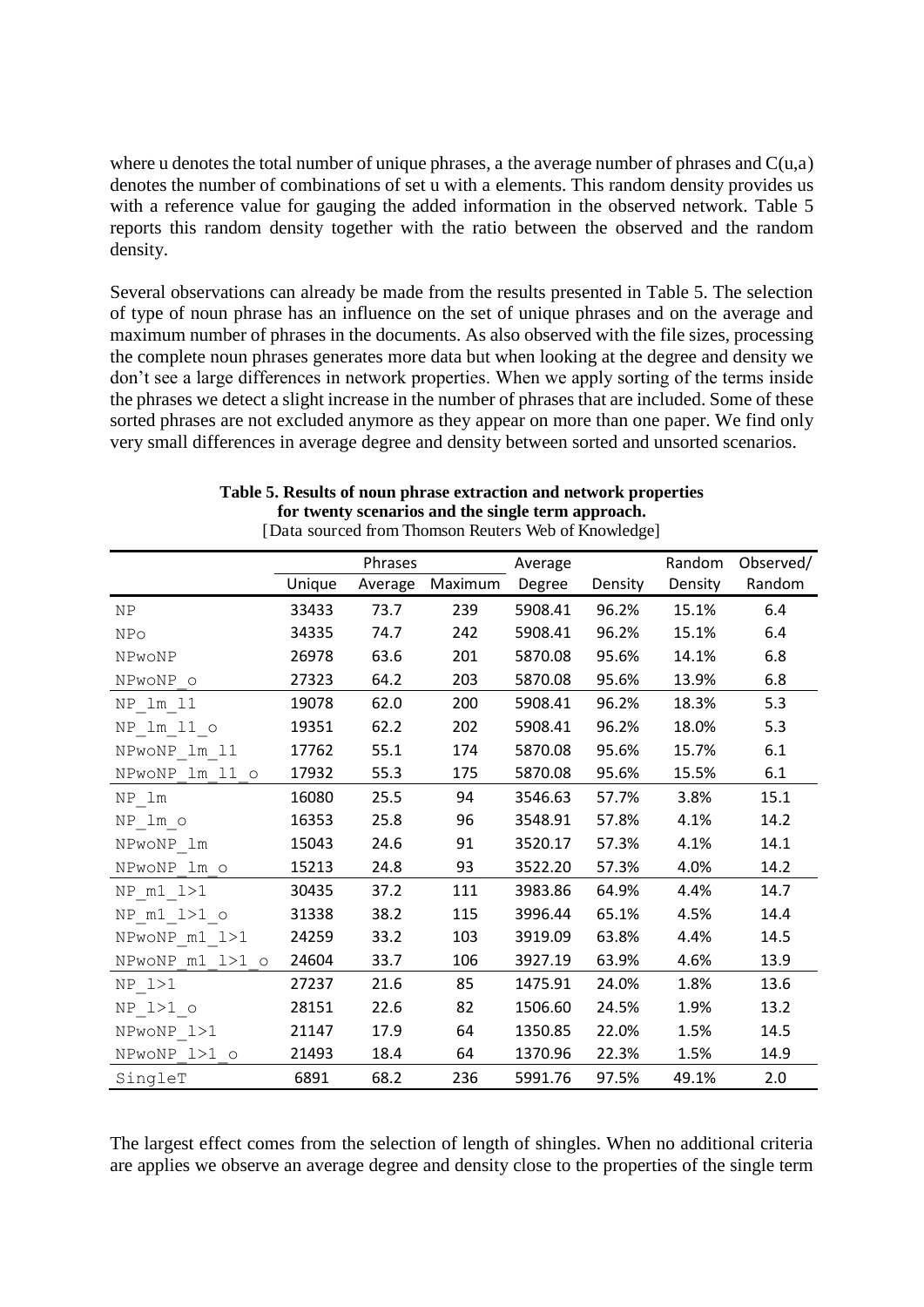approach. Also when we select in each phrase only the individual terms complemented with the complete phrase (tagged with  $\pm m \pm 1$ ) we obtain similar results. The construction of these type of networks will suffer from the same computational complexity as the single term network. Next, the four scenarios where only the complete phrase is retained  $(\perp m)$  have the lowest number of unique phrases but still have a density slightly above 57%. The fourth set of scenarios where the single term phrases and all shingles with length more than one are selected, have large sets of unique phrases and a density which is a bit higher than the third set of scenarios. Both the latter sets have density ratios between 13.9 and 15.1. It is clear that removing shingles with size 1 from longer phrases has a large effect on the density of the network. This effect is even more pronounced in the last set of scenarios where all shingles with size one are removed even when the noun phrase consists only of one term. This last criteria implies that many phrases are neglected. This is also reflected by the average number of phrases in the documents. Now the density also drops below 25%.

Next singletons are removed from each of these networks, weighted degree is calculated and the Louvain community detection is used to cluster the documents. The results can be found in table 6. First we observe that the selection of type of noun phrases or the sorting of terms has no effect on any of the results in this table. From the difference between average and median of the weighted degree and the ratio between average and the maximum we learn that the first two sets of scenarios (no restriction on length of shingles or all one term singles complemented with the complete phrase) have a distribution that is close to normal just as the single term approach. Also the modularity coefficient is low with values around 0.1

|                   |            | <b>Weighted Degree</b> |        |        |                | <b>Community Detection</b> |                |  |  |
|-------------------|------------|------------------------|--------|--------|----------------|----------------------------|----------------|--|--|
|                   | Singletons | Average                | Median | Max    | <b>NC</b>      | Mod.                       | < 10           |  |  |
| NP                | 5          | 86.59                  | 86.85  | 168.07 | $\overline{7}$ | 0.102                      | $\mathbf{1}$   |  |  |
| NPo               | 5          | 85.35                  | 85.60  | 167.04 | 8              | 0.102                      | 0              |  |  |
| NPwoNP            | 5          | 88.08                  | 88.31  | 174.58 | 8              | 0.107                      | $\mathbf{2}$   |  |  |
| NPwoNP o          | 5          | 87.38                  | 87.63  | 166.82 | 8              | 0.108                      | $\overline{2}$ |  |  |
| NP lm 11          | 5          | 113.73                 | 113.95 | 233.21 | $\overline{7}$ | 0.092                      | $\mathbf{1}$   |  |  |
| NP lm 11 o        | 5          | 112.83                 | 113.04 | 233.26 | 6              | 0.920                      | 0              |  |  |
| NPwoNP_lm_11      | 5          | 110.35                 | 110.76 | 227.28 | 8              | 0.098                      | $\overline{2}$ |  |  |
| NPwoNP 1m 11 o    | 5          | 109.64                 | 110.13 | 227.08 | 7              | 0.097                      | 2              |  |  |
| NP lm             | 24         | 47.44                  | 46.29  | 123.49 | 8              | 0.107                      | $\mathbf{1}$   |  |  |
| NP lm o           | 24         | 46.81                  | 45.56  | 122.78 | $\overline{7}$ | 0.107                      | 1              |  |  |
| NPwoNP 1m         | 24         | 48.69                  | 47.27  | 140.19 | 8              | 0.108                      | 1              |  |  |
| NPwoNP lm_o       | 24         | 48.18                  | 46.76  | 139.71 | 8              | 0.108                      | 1              |  |  |
| $NP$ $m1$ $1>1$   | 13         | 34.23                  | 33.32  | 101.48 | 10             | 0.147                      | $\overline{2}$ |  |  |
| $NP$ $m1$ $1>1$ o | 13         | 33.79                  | 32.86  | 100.13 | 9              | 0.147                      | $\overline{2}$ |  |  |
| NPwoNP m1 1>1     | 13         | 37.46                  | 36.42  | 110.33 | 10             | 0.147                      | 2              |  |  |
| NPwoNP m1 1>1 o   | 13         | 37.24                  | 36.19  | 109.51 | 10             | 0.143                      | 2              |  |  |
| $NP$ $1>1$        | 35         | 15.12                  | 13.60  | 105.81 | 12             | 0.341                      | $\overline{2}$ |  |  |
| NP 1>1 o          | 34         | 15.32                  | 13.81  | 103.87 | 12             | 0.330                      | 2              |  |  |
| NPwoNP_1>1        | 38         | 16.39                  | 14.62  | 119.63 | 14             | 0.348                      | $\overline{2}$ |  |  |
| NPwoNP 1>1 o      | 38         | 16.64                  | 14.86  | 118.50 | 12             | 0.338                      | $\overline{2}$ |  |  |

**Table 6. Weighted Degree of reduced network and Louvain Community Detection result**  [Data sourced from Thomson Reuters Web of Knowledge]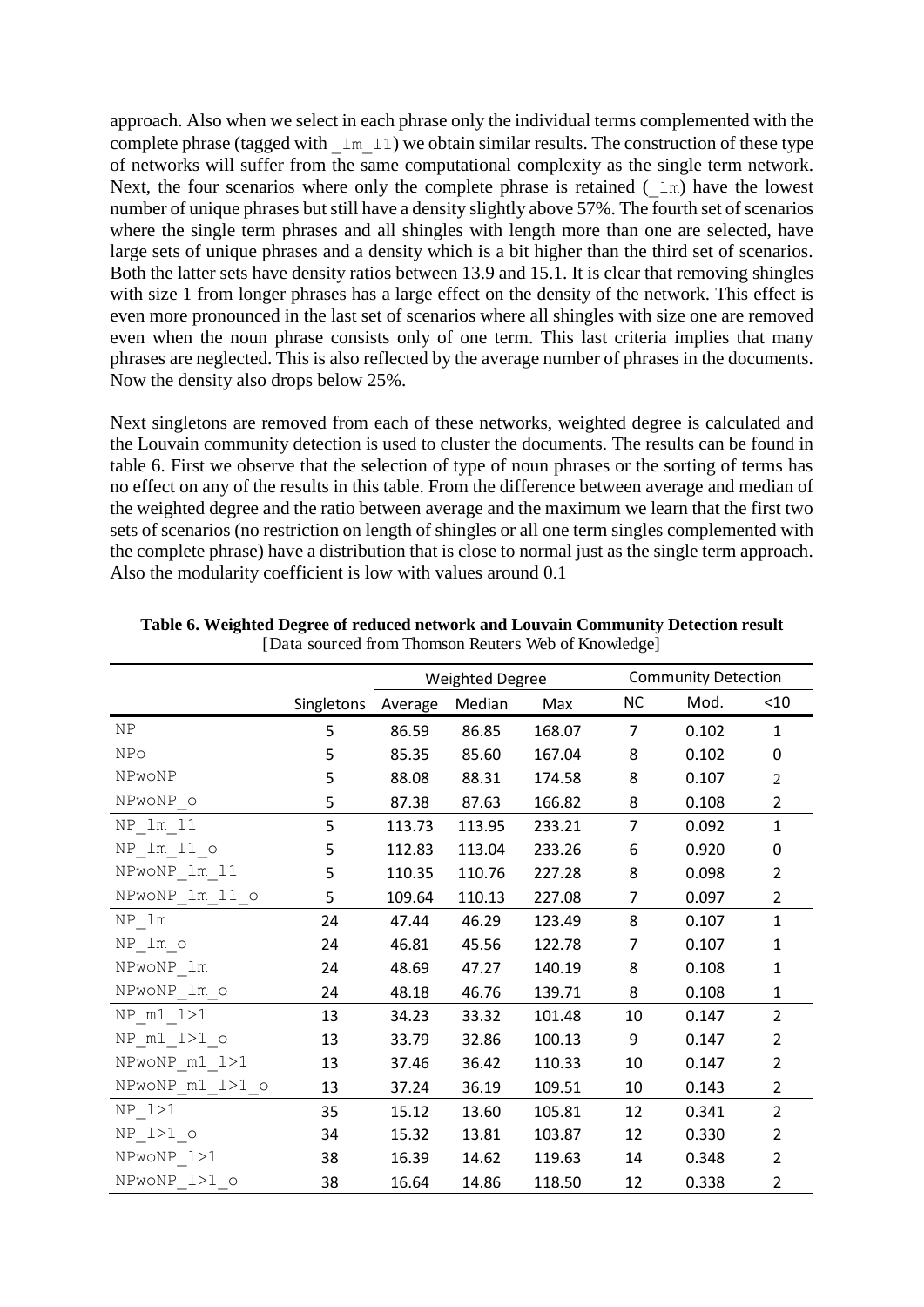| SingleT |  | 217.16 219.03 |  | 392.51 |  | 0.043 |  |  |
|---------|--|---------------|--|--------|--|-------|--|--|
|---------|--|---------------|--|--------|--|-------|--|--|

In the next two sets of scenarios one can observe that the distribution of the weighted degree deviates from a normal distribution. The scenarios where only the complete phrase is has also a low modularity. When we start to include all shingles with a length higher than one the clustering performs better. In the last set of scenarios where also the single term phrases are excluded we find the highest modularity and weighted degree distribution that is close to the distribution found in bibliographic coupling.

Based on these findings and together with the reduced data size for restricted noun phrase we chose the scenario with this tag: NPwoNP  $1>1$  o as the best possible approach. The sorted version is selected as it includes slightly more phrases than the unsorted version and solves the problem of multiple variation of the same concept.

#### Hybrid Combination

In this section we compare seven hybrid combinations of the bibliographic coupling component together with the selected NLP component. The different weights for the components are (0.125, 0.25, 0.33, 0.5, 0.66, 0.75 and 0.875). In Table 7, the top and bottom row contain the results of the two components for reference. After the hybrid combination, 25 documents remained singletons in the network and were removed.

|                              |         | <b>Weighted Degree</b> |        | <b>Community Detection</b> |       |                |
|------------------------------|---------|------------------------|--------|----------------------------|-------|----------------|
| Weight $\lambda$             | Average | Median                 | Max    | <b>NC</b>                  | Mod.  | $<$ 10         |
| NPwoNP $1>1$ o $(\lambda=0)$ | 16.64   | 14.86                  | 118.50 | 12                         | 0.338 | $\overline{2}$ |
| 0.125                        | 16.26   | 14.88                  | 104.66 | 12                         | 0.322 | 2              |
| 0.25                         | 15.90   | 14.82                  | 90.66  | 11                         | 0.312 | 2              |
| 0.33                         | 15.68   | 14.58                  | 81.62  | 11                         | 0.308 | $\overline{2}$ |
| 0.5                          | 15.19   | 13.64                  | 62.22  | 10                         | 0.310 | 3              |
| 0.66                         | 14.73   | 12.40                  | 69.24  | 10                         | 0.317 | 3              |
| 0.75                         | 14.47   | 11.62                  | 75.95  | 10                         | 0.323 | 4              |
| 0.875                        | 14.11   | 10.48                  | 85.27  | 10                         | 0.333 | 3              |
| $(\lambda=1)$<br>BibC        | 14.62   | 10.71                  | 94.59  | 16                         | 0.350 | 8              |

**Table 7: Results of hybrid clustering with different weight parameters**  [Data sourced from Thomson Reuters Web of Knowledge]

We would like to recall that the appropriate choice of the weight parameter  $\lambda$  used to be crucial for the quality of the clustering result with a possible distortion of the results by too much weight on the single term lexical approach (Janssens et al. 2008). However, Table 7 clearly shows that the distribution of weighted degree is not distorted by any choice of the  $\lambda$  parameter. Also, for each of the chosen values a modularity above 0.3 is obtained. And finally, when looking at the number of clusters, it evolves from 12 in the top row (lexical component) to 10 in the  $\lambda$ =0.5 weighting scheme to 16 in the bottom rown (link component).

When we look at the correspondence of cluster assignment between two schemes we observe higher stability between schemes with  $\lambda$  values closer to each other. Cramer's V measures are calculated between all schemes and plotted in Table 8.

#### **Table 8.Cramer's V measurement of association** [Data sourced from Thomson Reuters Web of Knowledge]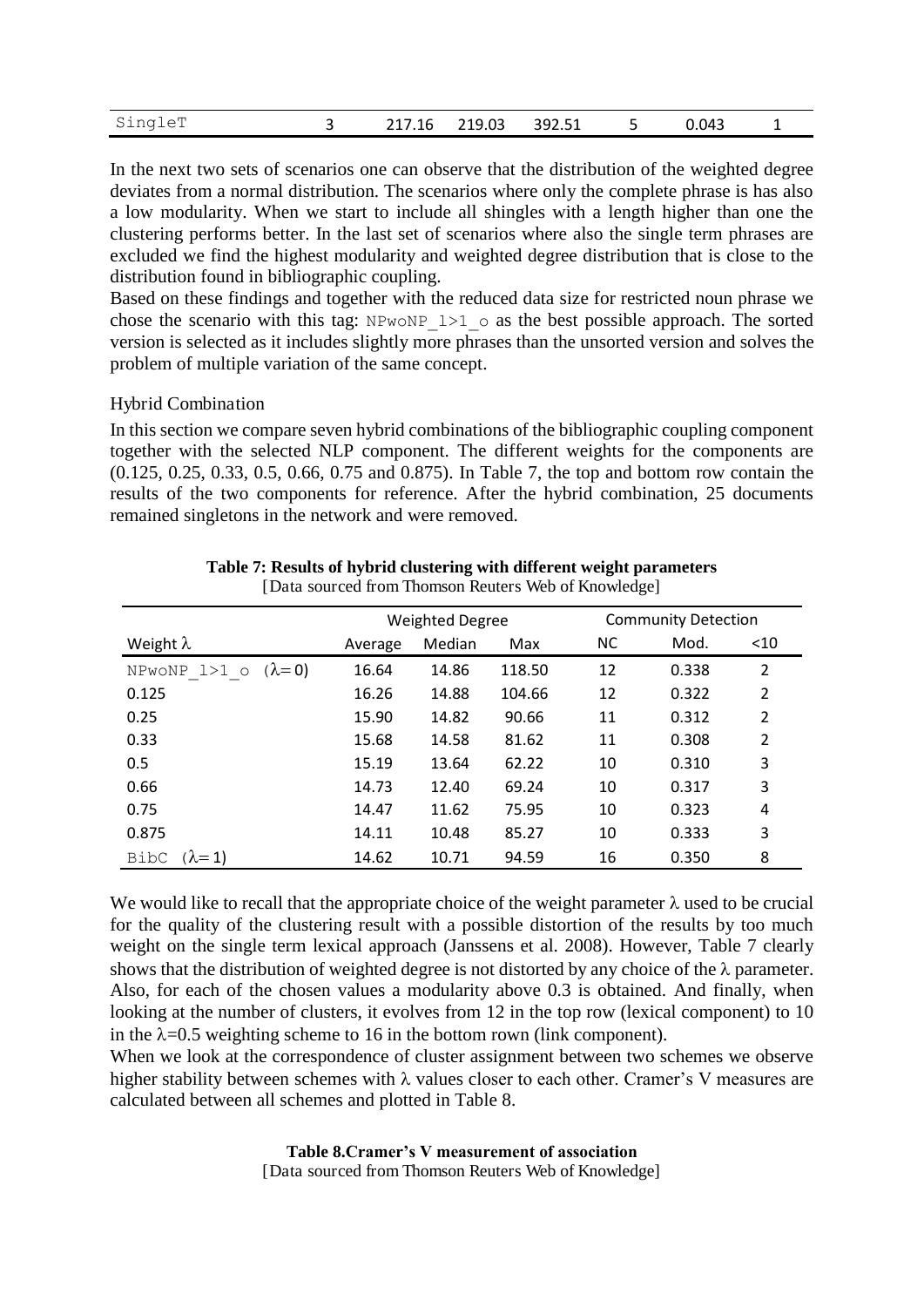|               | Lexical | 0.125 | 0.25 | 0.33 | 0.5  | 0.66 | 0.75 | 0.875 |
|---------------|---------|-------|------|------|------|------|------|-------|
| 0.125         | 0.85    |       |      |      |      |      |      |       |
| 0.25          | 0.79    | 0.86  |      |      |      |      |      |       |
| 0.33          | 0.76    | 0.80  | 0.89 |      |      |      |      |       |
| 0.5           | 0.66    | 0.71  | 0.74 | 0.74 |      |      |      |       |
| 0.66          | 0.63    | 0.65  | 0.68 | 0.71 | 0.90 |      |      |       |
| 0.75          | 0.62    | 0.64  | 0.66 | 0.69 | 0.87 | 0.93 |      |       |
| 0.875         | 0.59    | 0.61  | 0.63 | 0.66 | 0.84 | 0.93 | 0.91 |       |
| <b>BibCpl</b> | 0.30    | 0.33  | 0.40 | 0.44 | 0.65 | 0.70 | 0.77 | 0.75  |

#### **Application**

This section outlines briefly the results of our partitioning of the hybrid network (with 50% weight on both components) at three levels with increasing resolution (level I with resolution of 0.7; II with 1.0 and III with resolution 1.5). As mentioned above, we used a data set of 6144 publications in Information System Research for our analyses. Level I resulted in three large clusters and two pairs or triplets of papers with no link to any other documents. These pairs/triplets (five papers at level I) are removed from further analysis. At level II we found seven clusters and three pairs/triplets (8 papers) and level III has 19 clusters and the same 8 papers were grouped in three pairs/triplets. These findings are also summarized in figure 2. Although the three levels consist of independent runs of the Louvain cluster algorithm we can observe a near-perfect hierarchical structure. This is confirmed by Cramér's-V values of 0.94 between level I and II, 0.93 between I and III and 0.84 between levels II and III. The labels of each cluster at the three levels are taken from the titles of core documents within each cluster. These core documents have been determined according to Glänzel & Thijs (2011) and Glänzel (2012) on the basis of the degree h-index of the hybrid document network. In particular, core documents are represented by core nodes which, in turn, are defined as nodes with at least h degrees each, where h is the h-index of the underlying graph and only edges with a minimum weight of 0.15 are retained.At the lowest level the three clusters contain publications that fit in broad categories, such as 'planning/development/ implementation*'* (cluster I.2 with 3855 papers), 'user and technology acceptance*'* (cluster I.3 with 1302 papers), and 'decision support systems*'* (cluster I.1 with 957 papers).

Given the size of the planning/development/implementation cluster and the hierarchical structure of the different levels, there is value in exploring the clustering at a higher resolution which allows us to develop a more differentiated understanding of the IS literature that falls in this category. At Level II with a resolution of 1.0 we identify 5 clusters. There are three large clusters: 'II.c strategic IS planning' (1414 papers), 'II .b development /OSS /planning*'* (1119 papers), 'II.e supply chain' (1108). Smaller clusters were also found with one midsized cluster: 'II.f intangible assets' (376) and one small but emergent topic: 'II.h security' (48). This last cluster is not further partitioned at level III. The three large Level II clusters can be divided further. At a resolution of 1.5 the following picture emerges:

- Strategic IS planning with 1414 papers: can be subdivided in two large clusters on strategic planning (III.5) and performance measurement (III.8); 2 midsized clusters on HR & Accounting (III.11) and ERP (III.18); and a small cluster containing executive perspectives (III.13).
- Development/OSS/Planning with 1119 papers: The cluster *'Desi*gn science in IS research' accounts for more than half of the papers and focuses on IT implementation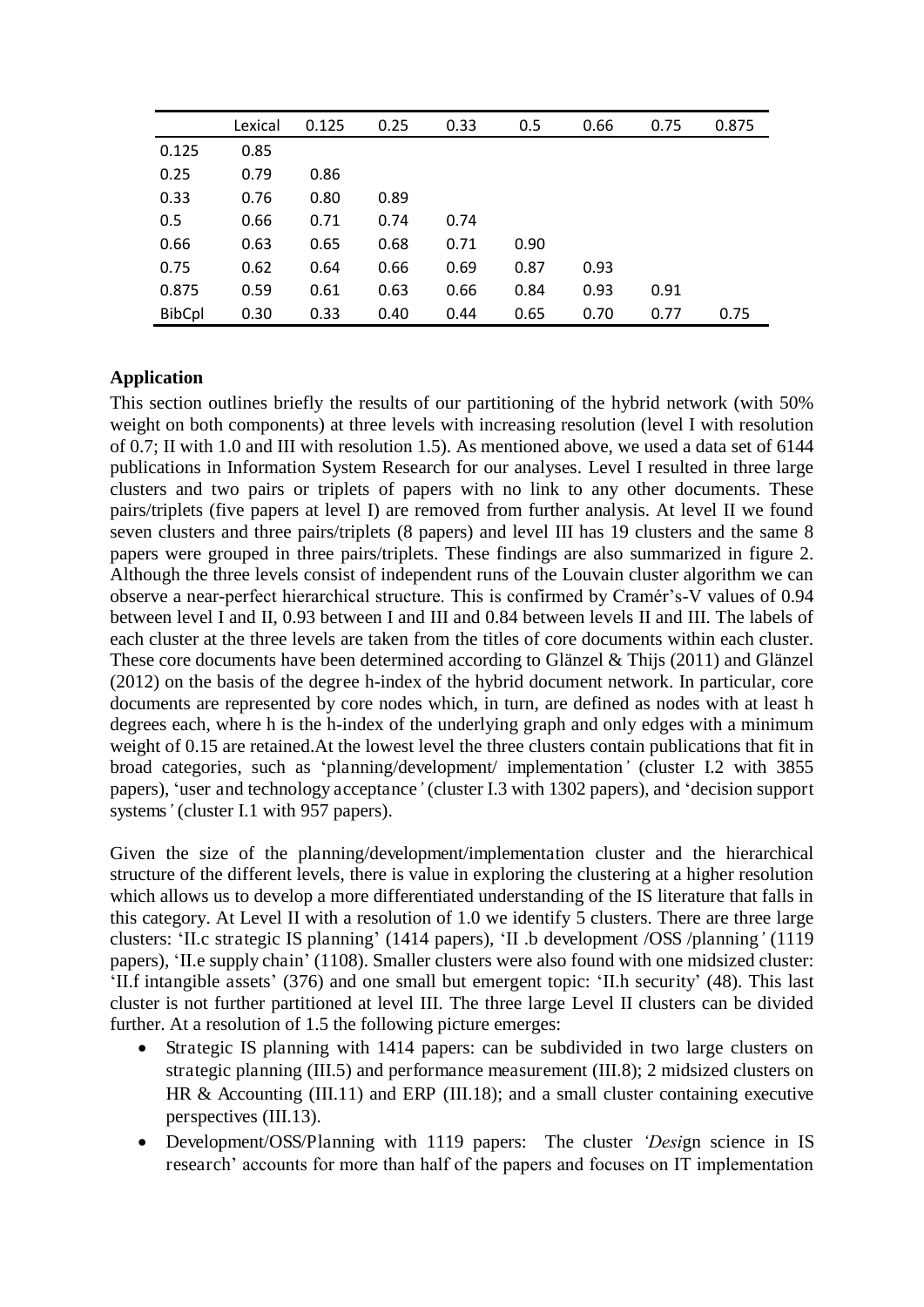and methods (III.12); another large cluster is centred on Systems development projects (III.2); a smaller cluster on conceptual models (III.15), with close to 50 papers, contains also bibliometric studies on, e.g., 'citation classics'.

• Supply chain: As one would expect the largest grouping is associated with Supply Chain Management (III.10), followed by firm performance (III.14) and open source (III.19); a small but still substantial cluster focuses on outsourcing (III.9), another small cluster can be linked to innovation, assimilation and diffusion (III.6).

The midsized Level II cluster on intangible assets can be further split up into knowledge management (III.16) accounting for most of the papers (367) and customer relationship management (CRM, III.22, 24 papers).

Clustering for the other Level I areas (decision support systems, user and technology acceptance) remains broadly the same. Only at level III with a resolution set at 1.5 can one identify a finer grained structure for these clusters:

- Decision support systems (cluster III.1) can be further differentiated from a cluster (III.7) around communication and virtual teams;
- User satisfaction and service quality (cluster III.3) are differentiated from usage and acceptance of technology (cluster III.4).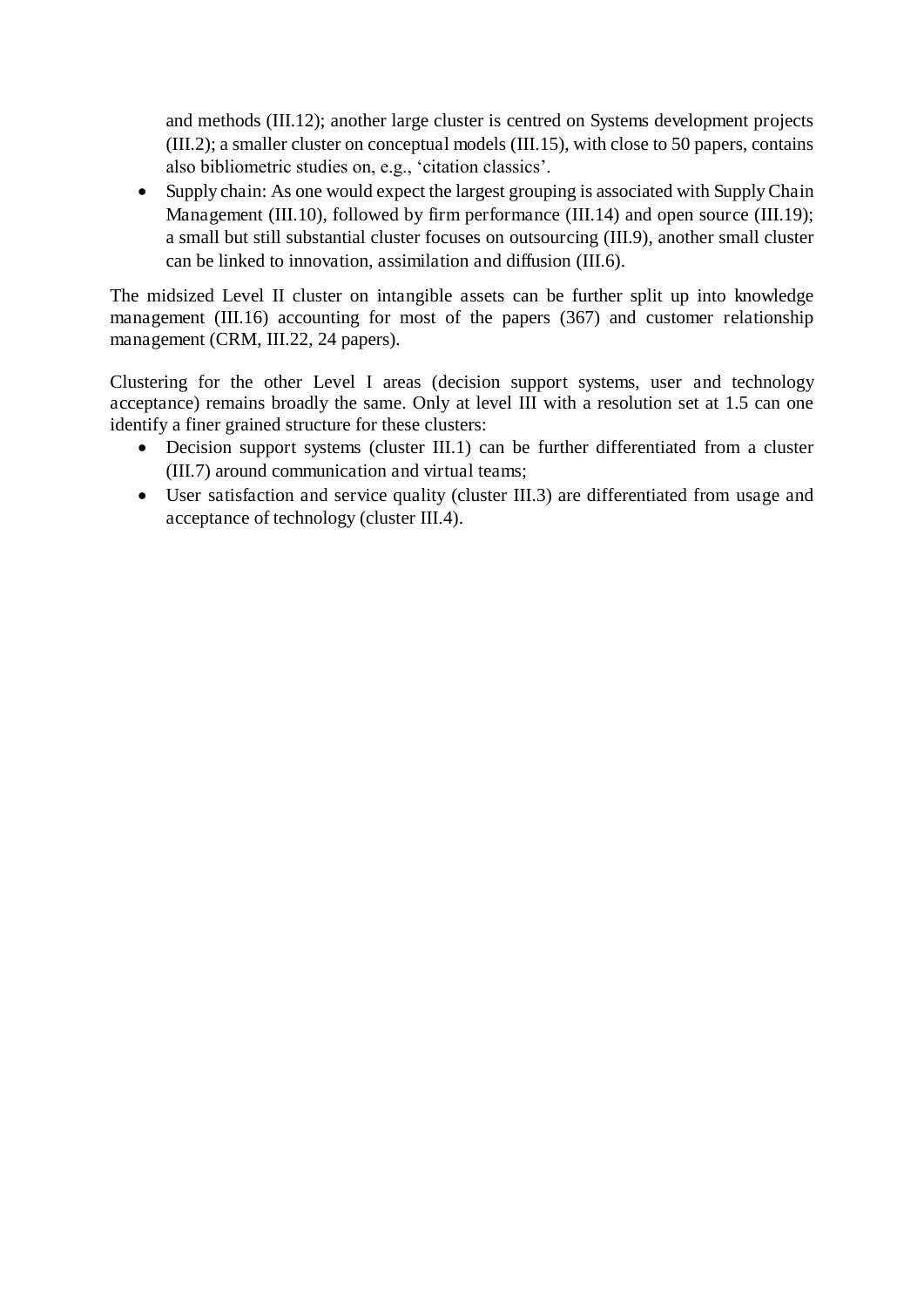| Level I Resolution = 0.7 |       |                                 |             | Level II Resolution = 1.0 |                                                  |           | Level III Resolution = 1.5 |                                                |
|--------------------------|-------|---------------------------------|-------------|---------------------------|--------------------------------------------------|-----------|----------------------------|------------------------------------------------|
| Cluster                  | #Pubs | Label                           | Cluster     | # Pubs                    | Label                                            | Cluster   | # Pubs                     | Label                                          |
|                          |       |                                 |             |                           |                                                  |           | 807                        | Decision Support System                        |
| $\mathbf{1}$             | 957   | <b>Decision Support Systems</b> | a           | 955                       | Decision Support Systems                         | 7         | 111                        | Communication, Virtual Teams                   |
|                          |       |                                 |             |                           |                                                  | $\bar{2}$ | 398                        | Development Projects                           |
|                          |       |                                 | b           | 1119                      | Development, (Open source)<br>Software, Planning | 12        | 537                        | Design Science in IS Research                  |
|                          |       |                                 |             |                           |                                                  | 15        | 43                         | Conceptual Modeling                            |
|                          |       |                                 |             |                           |                                                  | 5         | 454                        | Strategic Planning                             |
|                          |       |                                 |             |                           |                                                  | 8         | 429                        | Performance Measurement                        |
|                          |       |                                 | c           | 1414                      | Strategic IS Planning,<br>Management             | 13        | 51                         | Executive Perspective                          |
|                          |       |                                 |             |                           |                                                  | 11        | 359                        | HRM & Accounting                               |
|                          |       |                                 |             |                           |                                                  | 18        | 210                        | Enterprise Resource Planning                   |
| $\mathbf{2}$             | 3855  | Development,                    |             |                           |                                                  | 6         | 24                         | Innovation, Assimilation &<br><b>Diffusion</b> |
|                          |       | Implementation, Planning        |             | 1108                      | Supply Chain                                     | $\Theta$  | 107                        | Outsourcing                                    |
|                          |       |                                 | e           |                           |                                                  | 14        | 338                        | Firm Performance                               |
|                          |       |                                 |             |                           |                                                  | 10        | 442                        | Supply Chain Management                        |
|                          |       |                                 |             |                           |                                                  | 19        | 334                        | Open Source                                    |
|                          |       |                                 |             | 376                       | Intangible Asset Management                      | 16        | 367                        | Knowledge Management                           |
|                          |       |                                 |             |                           |                                                  | $22\,$    | 26                         | Customer Relationship<br>Management            |
|                          |       |                                 | h           | 48                        | Security                                         | 20        | 78                         | Security                                       |
| $\overline{3}$           |       | User Oriented                   | $\mathsf d$ | 1092                      | Satisfaction, Technology                         | 3         | 288                        | Satisfaction, Service Quality                  |
|                          | 1302  |                                 |             |                           | Acceptance Model                                 | 4         | 709                        | Technology Use and Acceptance                  |

**Figure 2.Cluster solution at three levels with increasing resolution** 

[Data sourced from Thomson Reuters Web of Knowledge]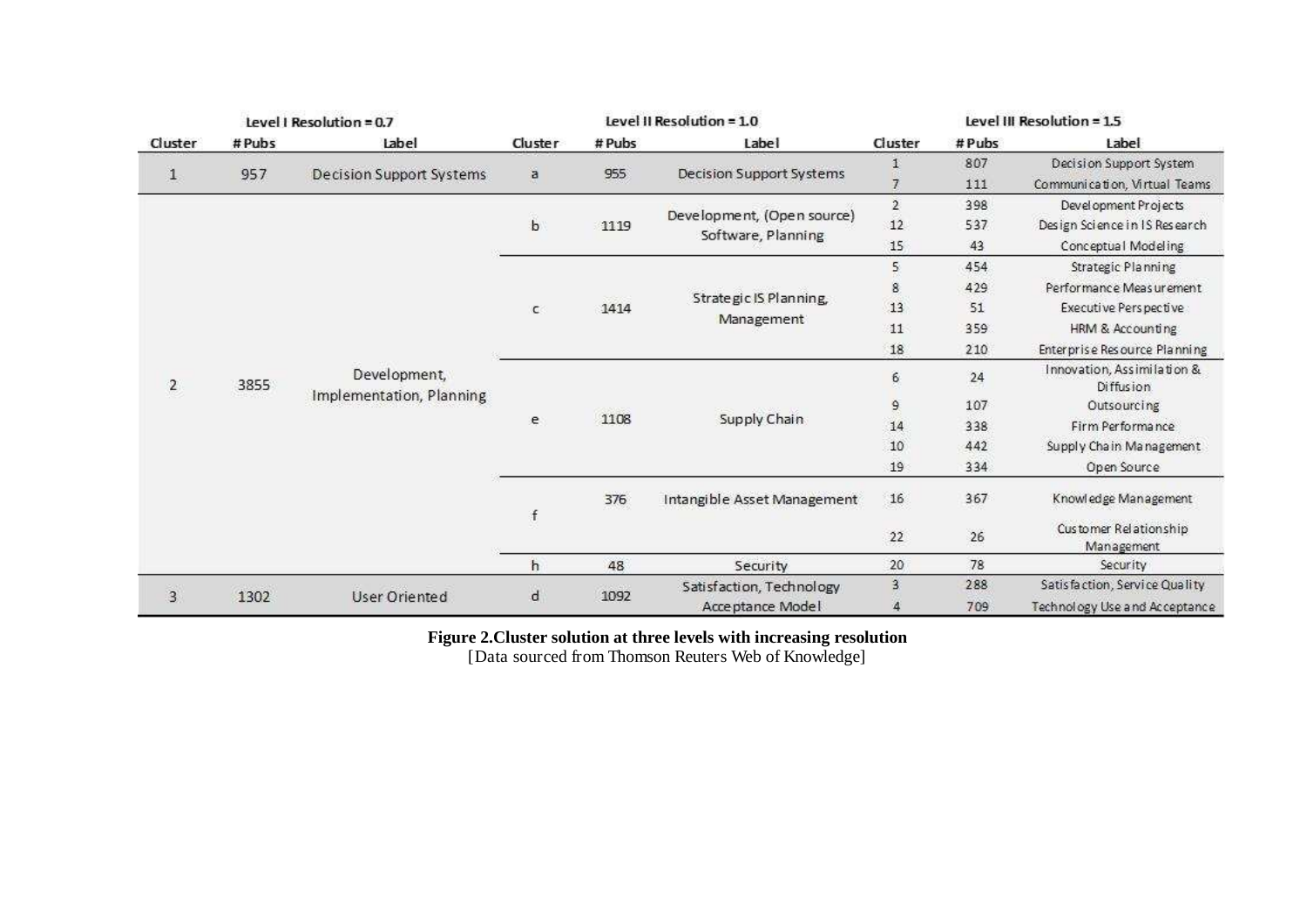#### **Conclusions**

Based on the data presented in this paper we can conclude that the extraction of noun phrases from abstracts and titles can improve the lexical component in the hybrid clustering. However, using the noun phrase itself is not sufficient for the improvement. The scenario where the complete retrieved noun phrase is used only reduces the density of the network but does not have an effect on the clustering afterwards. Only when the data is restricted to shingles with at least two terms constructed out of the noun phrases an improvement in the clustering is observed. This solution has several advantages over the other scenarios. It has a small set of unique terms, the density of the network is reduced to a quarter of the network constructed on single terms and the distribution of weighted degree is similar to the distribution in bibliographic coupling. As a consequence the risk of distorting the network by choosing not the optimum parameter or even an inappropriate parameter in the hybrid approach is distinctly reduced. It seems that the parameter will not be used anymore in a function to set the right focus on the document set but to change the viewpoint while the clustering stays in focus. We even found out that many of the shingles only appear once in each document which allows

us to bring the calculation of similarities in the lexical approach more in line with the bibliographic coupling by abandoning the TF-IDF weighting and adopting a binary approach.

#### **Acknowledgement**

This paper is an extended version of a research in progress paper presented at 'Mining Scientific Papers: Computational Linguistics and Bibliometrics' workshop held at the 15<sup>th</sup> International Conference on Scientometrics and Informetrics, Istanbul, Turkey, June 29<sup>th</sup> – July 3rd .

#### **References**

- Batagelj, V. & Mrvar, A. (2003). Pajek–Analysis and visualization of large networks. In M. Jünger & P. Mutzel (Eds.), Graph drawing software (pp. 77–103). Berlin: Springer.
- Blondel, V.D., Guillaume, JL., Lambiotte, R. & Lefebvre, E. (2008) Fast unfolding of communities in large networks. Journal of Statistical Mechanics: Theory and Experiment, 10, P10008
- Braam, R.R., Moed, H.F., van Raan, A.F.J. (1991a). Mapping of science by combined cocitation and word analysis, Part 1: Structural aspects. JASIS, 42 (4), 233–251.
- Braam, R.R., Moed, H.F., van Raan, A.F.J. (1991b). Mapping of science by combined cocitation and word analysis, Part II: Dynamical aspects. JASIS, 42 (4), 252–266.
- Boell, S.K. (2012). Theorizing Information and Information Systems. Doctoral thesis. Sydney: University of New South Wales.
- Callon, M., Courtial, J. P., Turner, W., & Brain, S. (1983). From translations to problematic networks. An introduction to co-word analysis. Social Science Information, 22(2), 191–235
- Cecez-Kecmanovic, D. (2002). The discipline of information systems: issues and challenges. In Proc. of the 8th Americas Conference on Information Systems, pp. 1696-1702.
- Currie, W. & Galliers, B. (Eds.) (1999). Rethinking Management Information Systems: an interdisciplinary perspective. New York: Oxford University Press.
- de Marneffe, M.C. & Manning, C.D. (2008). Stanford Dependencies manual.
- de Marneffe, M.C. & Manning, C.D. (2008). The Stanford typed dependencies representation. In COLING 2008 Workshop on Cross-framework and Cross-domain Parser Evaluation.
- Dunning, T. (1993) Accurate methods for the statics of surprise and coincidence. Computational Linguistics, 19(1), 61-74.
- Glänzel, W. & Thijs, B. (2011), Using `core documents' for the representation of clusters and topics. Scientometrics, 88 (1), 297–309.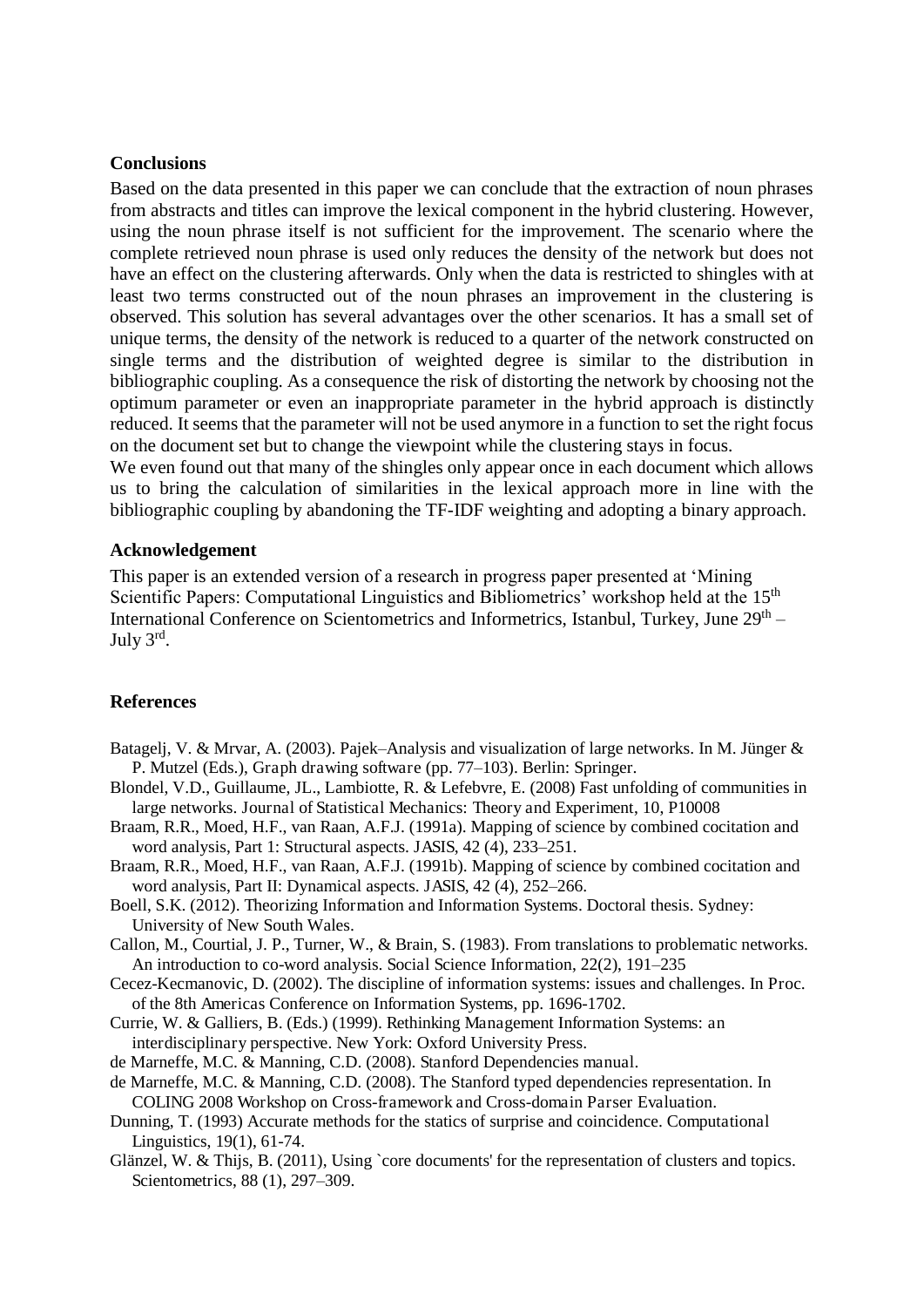- Glänzel, W. & Thijs, B. (2012). Using `core documents` for detecting and labelling new emerging topics. Scientometrics, 91(2, 399-416.
- Glänzel, W. (2012), The role of core documents in bibliometric network analysis and their relation with h-type indices. Scientometrics, 93 (1), 113–123.
- Glenisson, P., Glänzel, W., Janssens, F & De Moor, B. (2005) Combining full text and bibliometric information in mapping scientific disciplines. Information Processing and Management, 41, 1548- 1572.

Glenisson, P., Glänzel, W., & Persson, O. (2005). Combining full-text analysis and bibliometric indicators. A pilot study. Scientometrics, 63(1), 163–180.

- Jain A., Dubes R. (1988), Algorithms for clustering data, Prentice Hall.
- Janssens, F., Glenisson, P., Glänzel, W. & De Moor, B. (2005) Co-clustering approaches to integrate lexical and bibliographical information. In Proc. of the 10th International Conference of the International Society for Scientometrics and Informetrics (ISSI) p. 284-289, Stockholm: Karolinska Univerity Press
- Janssens, F., Leta, J., Glänzel, W. & De Moor, B. (2006) Towards mapping library and information science. Information Processing and Management, 42, 1614-1642.
- Janssens, F., Glänzel, W. & De Moor, B (2008) A hybrid mapping of information science. Scientometrics, 75 (3), 607-631.
- Klein, D. & Manning, C.D. (2003). Accurate Unlexicalized Parsing. Proceedings of the 41st Meeting of the Association for Computational Linguistics, pp. 423-430.
- Lucene.apache.org. (2015). Apache Lucene. [online] Available at: http://lucene.apache.org [Accessed 4 January 2015].
- Maning, C.D. & Schütze, H. (2000), Foundations of Statistical Natural Language Processing. Combridge: MIT press.
- Meyer, M., Grant, K., Thijs, B., Zhang, L., Glänzel, W. (2013), The Evolution of Information Systems as a Research Field. Paper presented at the 9th International Conference on Webometrics, Informetrics and Scientometrics and 14th COLLNET Meeting, August 15-17, 2013 Tartu, Estonia.
- Noyons, E. C. M., & Van Raan, A. F. J. (1994). Bibliometric cartography of scientific and technological developments of an R&D field. The case of Optomechatronics. Scientometrics, 30, 157–173.
- Porter, M.F., (1980). An algorithm for suffix stripping. Program, 14(3), 130-137.
- Salton, G. & McGill, M.J. (1986). Introduction to modern information retrieval. New York: McGraw-Hill, Inc.